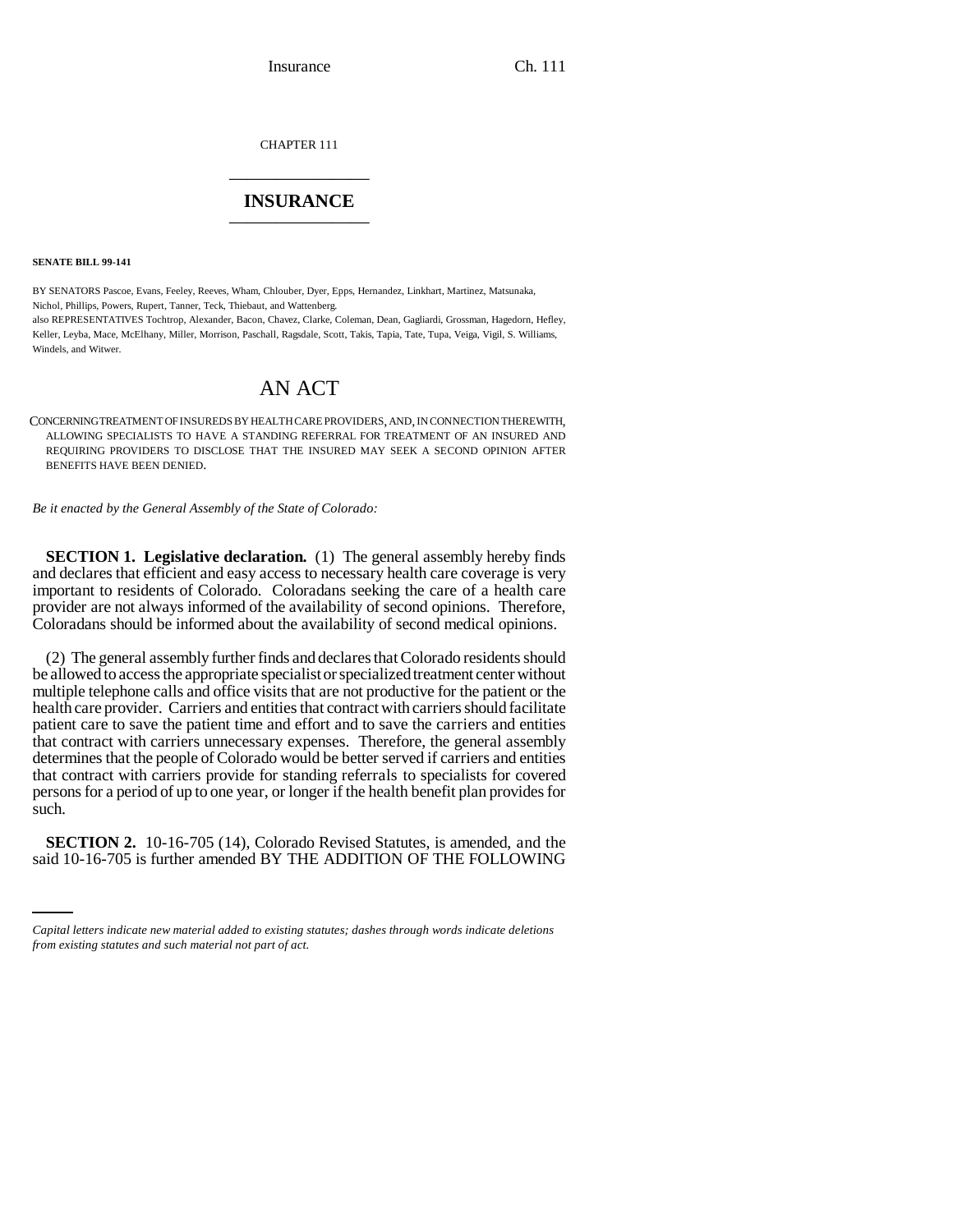## NEW SUBSECTIONS, to read:

**10-16-705. Requirements for carriers and participating providers.** (9.5) IF THE HEALTH BENEFIT PLAN PROVIDES COVERAGE FOR A SECOND OPINION, THE CARRIER AND ANY ENTITY THAT CONTRACTS WITH THE CARRIER SHALL DISCLOSE THE AVAILABILITY OF THE SECOND OPINION ALONG WITH THE HEALTH BENEFIT DESCRIPTION FORM.

(11.5) A CARRIER OR ENTITY THAT CONTRACTS WITH THE CARRIER SHALL NOT PENALIZE A PRIMARY CARE PROVIDER WHO MAKES A STANDING REFERRAL OF A COVERED PERSON TO A SPECIALIST, NOR SHALL THE SPECIALIST TREATING THE COVERED PERSON BE PENALIZED, WITH ACTIONS THAT INCLUDE BUT ARE NOT LIMITED TO DISINCENTIVES OR DISAFFILIATION, EXCEPT FOR VIOLATIONS OF SECTION 10-1-127, C.R.S.

(14) Every contract between a carrier OR ENTITY THAT CONTRACTS WITH A CARRIER and a participating provider for a managed care plan that requires preauthorization for particular services, treatments, or procedures shall include:

(a) A provision that clearly states that the sole responsibility for obtaining any necessary preauthorization rests with the participating provider that recommends or orders said services, treatments, or procedures, not with the covered person; AND

(b) A PROVISION THAT ALLOWS A COVERED PERSON TO RECEIVE A STANDING REFERRAL, AS DEFINED IN SECTION 10-16-102 (43.5), FOR MEDICALLY NECESSARY TREATMENT, TO A SPECIALIST OR SPECIALIZED TREATMENT CENTER PARTICIPATING IN THE CARRIER'S NETWORK OR PARTICIPATING IN A SUBDIVISION OR SUBGROUPING OF THE CARRIER'S NETWORK IF THE SUBDIVISION OR SUBGROUPING DEMONSTRATES NETWORK ADEQUACY PURSUANT TO SECTION 10-16-704. THE PRIMARY CARE PROVIDER FOR THE COVERED PERSON, IN CONSULTATION WITH THE SPECIALIST AND COVERED PERSON, SHALL DETERMINE THAT THE COVERED PERSON NEEDS ONGOING CARE FROM THE SPECIALIST IN ORDER TO MAKE THE STANDING REFERRAL. A TIME PERIOD FOR THE STANDING REFERRAL OF UP TO ONE YEAR, OR A LONGER PERIOD OF TIME IF AUTHORIZED BY THE CARRIER OR ANY ENTITY THAT CONTRACTS WITH THE CARRIER, SHALL BE DETERMINED BY THE PRIMARY CARE PROVIDER IN CONSULTATION WITH THE SPECIALIST OR SPECIALIZED TREATMENT CENTER. THE SPECIALIST OR SPECIALIZED TREATMENT CENTER SHALL REFER THE COVERED PERSON BACK TO THE PRIMARY CARE PROVIDER FOR PRIMARY CARE. TO BE REIMBURSED BY THE CARRIER OR ENTITY CONTRACTING WITH A CARRIER, TREATMENT PROVIDED BY THE SPECIALIST SHALL BE FOR A COVERED PERSON AND MUST COMPLY WITH PROVISIONS CONTAINED IN THE COVERED PERSON'S CERTIFICATE OR POLICY. THE PRIMARY CARE PHYSICIAN SHALL RECORD THE REASON, DIAGNOSIS, OR TREATMENT PLAN NECESSITATING THE STANDING REFERRAL.

**SECTION 3.** 10-16-102, Colorado Revised Statutes, is amended BY THE ADDITION OF A NEW SUBSECTION to read:

**10-16-102. Definitions.** As used in this article, unless the context otherwise requires:

(43.5) "STANDING REFERRAL" MEANS A REFERRAL BY THE COVERED PERSON'S